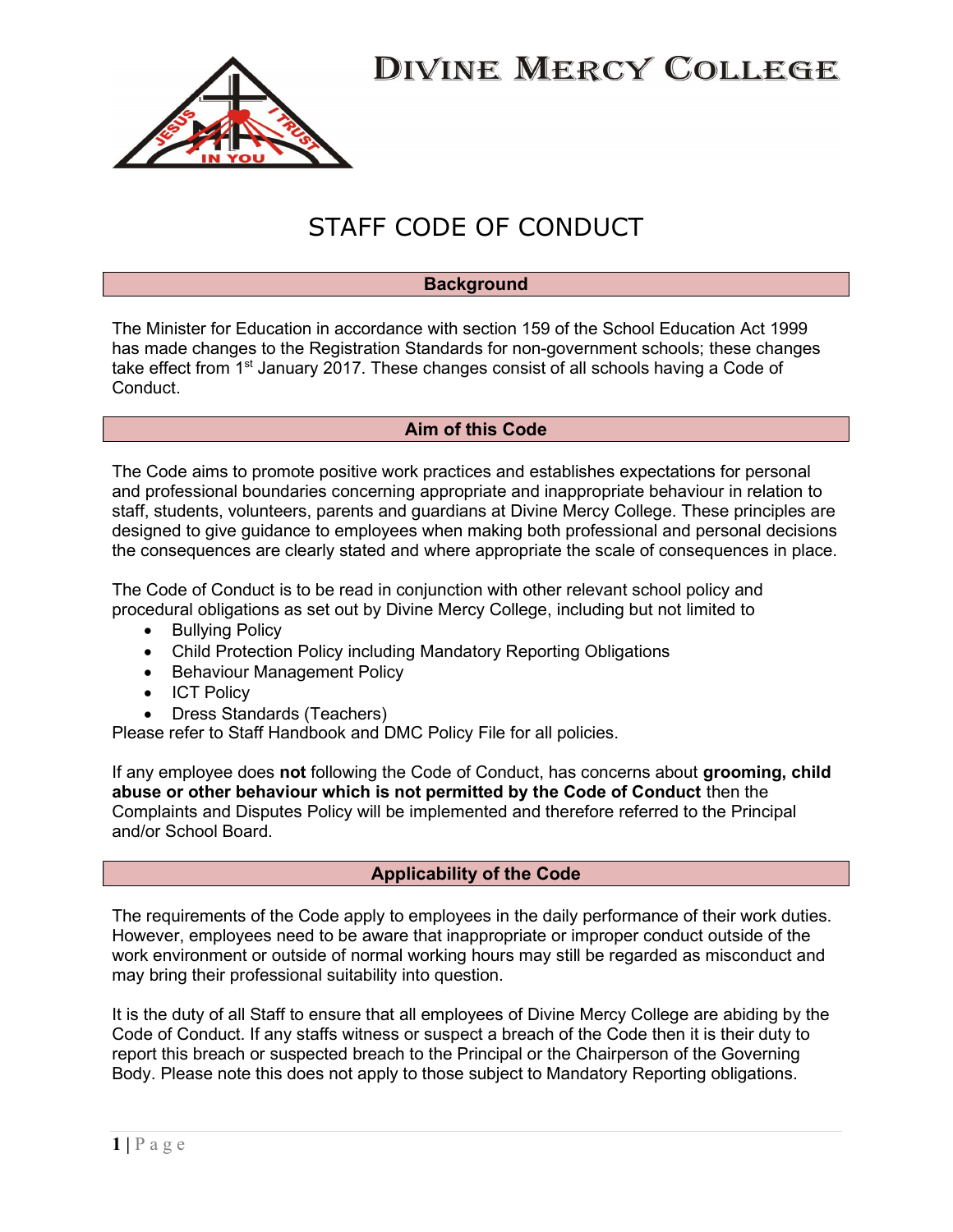

### Professional Learning for all staff on the Code of Conduct

The Code of Conduct forms part of the induction policy, this is to ensure that all new Employees at Divine Mercy College are aware of the Code and consequences of breaching the code.

Professional Learning in regards to this Code of Conduct will be annually as part of the Policy and Procedure review process which is undertaken by all staff members during staff meetings and staff development days and in line with the Professional Learning Policy. See Policy Review Schedule.

For those staff that miss the face to face Professional Learning, the course will be offered online.

### General Principles of the Code of Conduct

#### 1. Personal Behaviour

As employees we behave with integrity in all personal conduct and treat all others with due consideration. Employees are expected at all times to behave ethically and act with integrity. In practice, this means employees:

- treat others with respect, dignity, courtesy, honesty and fairness and with proper regard for their rights, safety, culture and welfare;
- make decisions fairly, impartially and promptly, and according to all relevant information, legislation, policies and procedures;
- contribute to a workplace that is free of harassment, bullying or discrimination against colleagues, students or members of the public;
- focus on positive behaviour management and provide positive guidance and encourage acceptable behaviours and opportunities for positive and respectful relationships with each other, students and volunteers;
- encourage positive work habits, behaviour and personal and professional workplace relationships and boundaries; this includes having classroom arrangements that deter inappropriate interactions i.e. keeping windows clear of view, doors open and not being alone in a classroom with a student
- do not engage in behaviour that may bring your own reputation or that school ensuring that you do not mention or discuss the school, staff, student or community in a negative or defamatory way, and
- do not tolerate or participate in behaviour that is inconsistent with these principles.
- If any staff suspect or witness a breach of the code including suspected grooming behaviour, then this be reported to the Principal or the Chair of the Board who will report to the Director General by way of a Critical Incident
- must understand and comply with Mandatory reporting obligations
- do not store photos of students on personal mobile phones or similar devices
- must not use corporal and other degrading punishments and follow the Behaviour Management Policy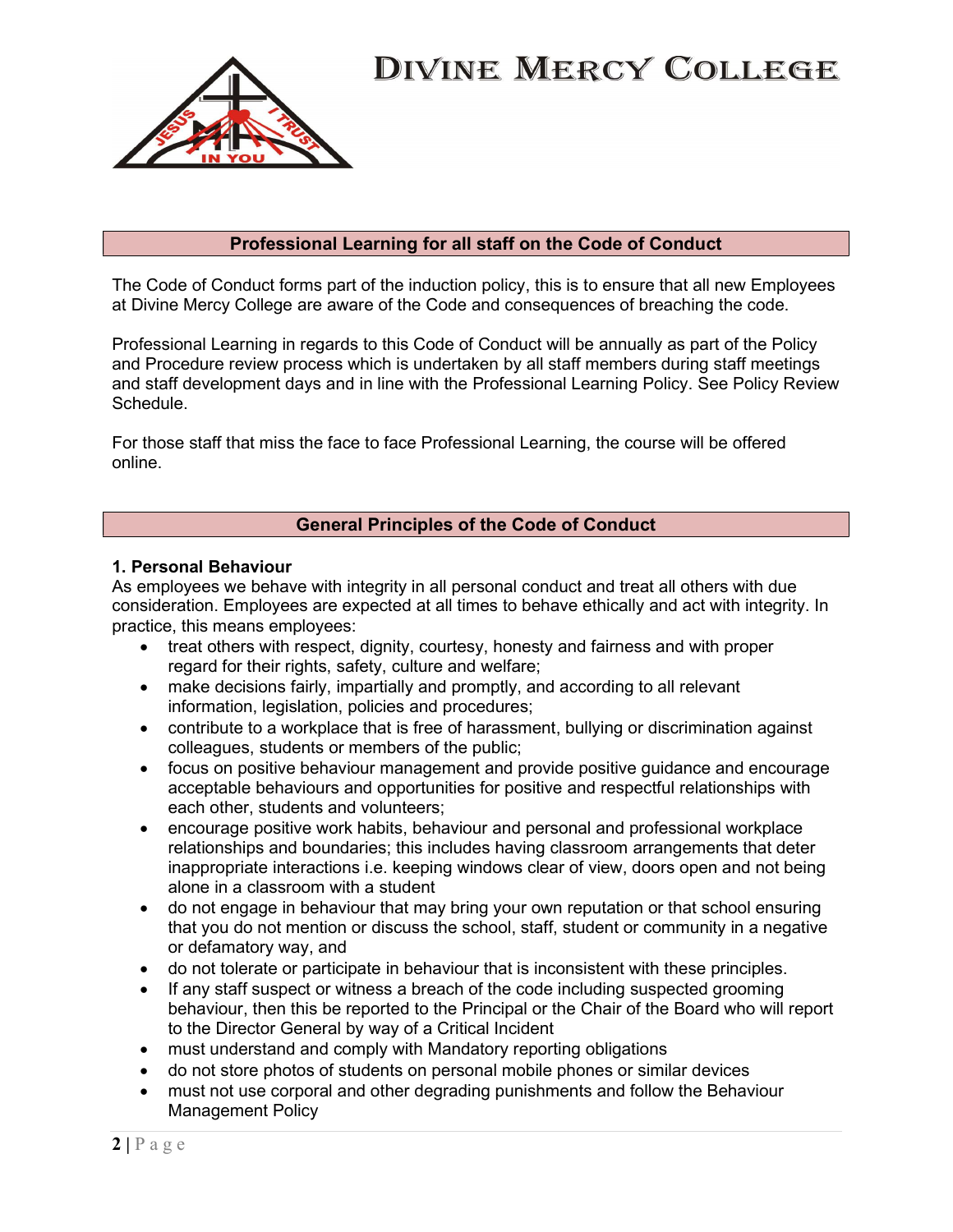

- Use appropriate physical contact and behaviours for specific examples refer to appendix 1 - Appropriate Physical Contact and Behaviours as well as the TRB Publication on 'Student-Teacher Professional Boundaries' which can be found on the TRB WA webiste
- Any form of child abuse is forbidden  $-$  see Appendix 1  $-$  Inappropriate actions Causing harm for definitions
- Teachers driving students in their personal vehicles is forbidden
- Teachers are not to give students any passwords to anything ie sites or wifi
- Teachers to seek out any Professional Learning required to be able to successfully perform in their profession as a teacher.

Whereby a staff member is suspected of grooming the, Principal will report to the Director General by way of a Critical Incident.

### 2. Communication and Official Information

Teachers and staff are expected to interact civilly with other staff, students and parents always. Written and spoken communication should be courteous and respectful. Abusive language, raising your voice, insulting or violent behaviour to anyone is not appropriate. Staff also need to respect the other staffs' private lives and only call at appropriate times (ie between the hours of 7.30am and 5.00pm weekdays) unless deemed urgent and ensure that contact is not of a harassing nature.

Teachers and staff are expected to ensure that relationships with students are strictly in accordance with appropriate roles and that favouritism and special treatment are avoided.

### 3. Fraudulent and Corrupt Behaviour

Divine Mercy College employees will act ethically and avoid engaging in any behaviour which may be considered fraudulent and/or corrupt.

This means employees:

- do not engage in conduct which is dishonest and that causes actual or potential benefit or detriment to any person or entity; and
- do not misuse their position to the advantage of themselves or others.

### 4. Record Keeping and Use of Information

As teachers and employees we ensure that all information is properly recorded, managed and maintained. In practice this means employees:

- properly record actions and decisions to ensure transparency and accuracy;
- securely store records and confidential information; and
- comply with the relevant policies and procedures including Privacy Policy
- only disclose official information or documents as required by law or where proper authorisation is given; and
- do not misuse official information or documents for personal or commercial gain for themselves and/or others
- complete attendance records in Accerlerus during homeroom and period 6 daily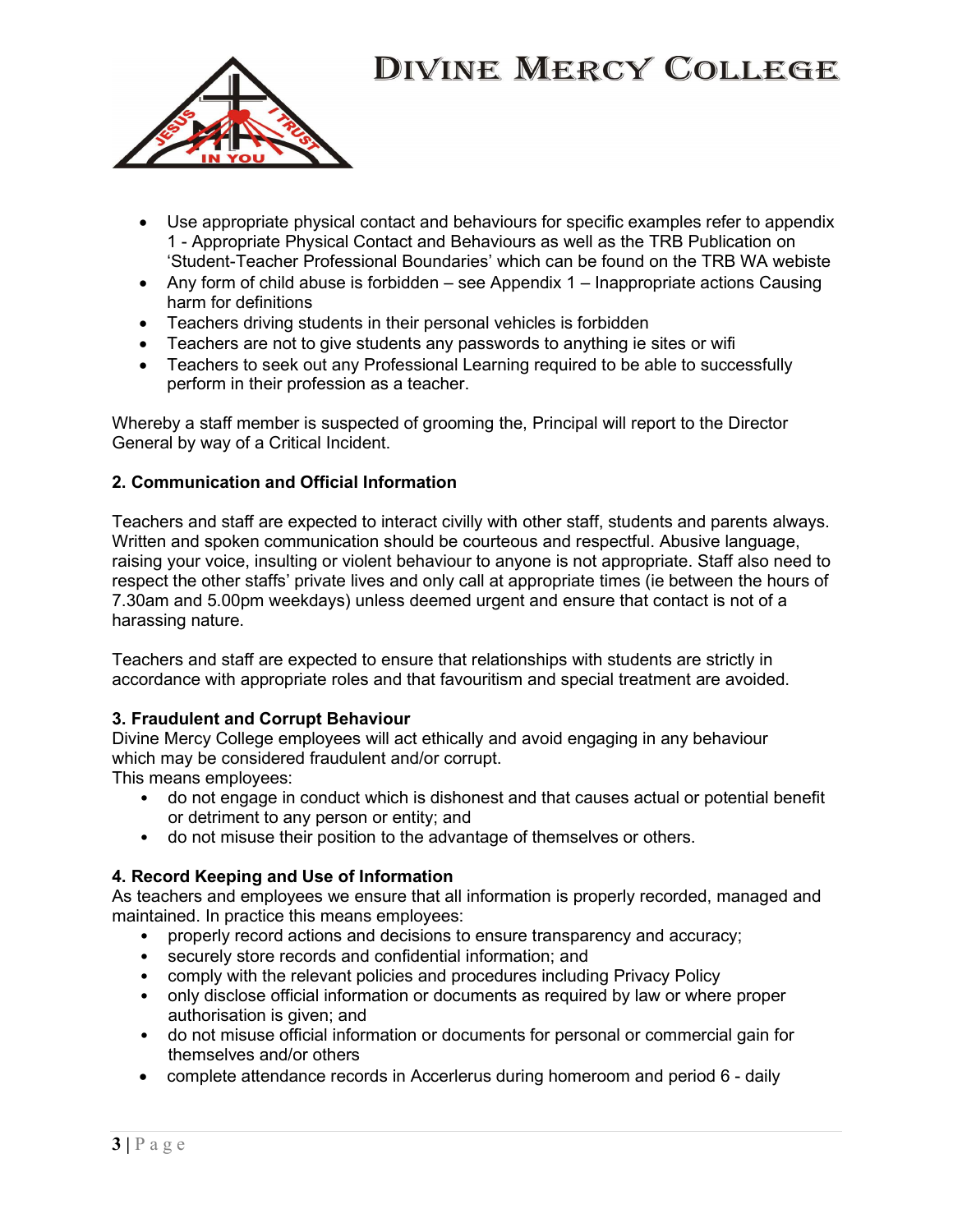

### 5. Conflicts of Interest

As employees we ensure that our private interests and affiliations do not conflict, or appear to conflict, with our public and professional duties.

In practice this means employees:

- verify that personal, financial or political interests of themselves or those of their family and/or associates do not conflict with, or influence, their professional obligations;
- make appropriate declarations of all actual, potential or perceived conflicts of interest; and
- properly manage any actual, potential or perceived conflict of interest

### 6. Social Media

Social media can be defined as how we use technology to communicate and connect with others. Despite the range of positive uses for social media, there are also several ethical and legal issues associated with its use. Many people may hold the mistaken belief that anything published online will be without legal consequence. However, teachers should be aware that there are several potential legal liabilities that may arise, particularly in relation to issues pertaining to reputational damage, and defamation. Teachers need to ensure they abide by the laws and the School's expectations, by complying with the following:

- The School, its staff and members of its community should not be mentioned or discussed in a negative or defamatory way.
- Photographs of students in school uniform represent the School and its students and should not be posted if they have the potential to bring negative connotations towards the Schools or its staff and students.
- Photographs containing other students should not be posted without the express consent of the other child/children's parents.
- Email addresses of parents, staff and students should not be given to other people without their express consent.
- Teachers are not permitted to contact students via any form of social media without the express consent of the student's parents.

### 7. Grooming behaviour

All staff are expected to report any suspected grooming. Grooming behaviour with children may include, but is not limited to:

- Selecting and befriending a child and gaining his or her trust and then exploiting the child's vulnerabilities.
- Testing a child's boundaries through telling inappropriate jokes, roughhousing, backrubs, tickling, or sexual games.
- Moving from non-sexual touching to "accidental" sexual touching. This typically happens during play so the child may not even identify it as purposeful, inappropriate touching. It is often done slowly so the child is gradually desensitised to the touch.
- Manipulating the child to not tell anyone about what is happening. The abuser may use a child's fear, embarrassment, or guilt about what has happened. Sometimes, the abuser uses bribery, threats, or coercion.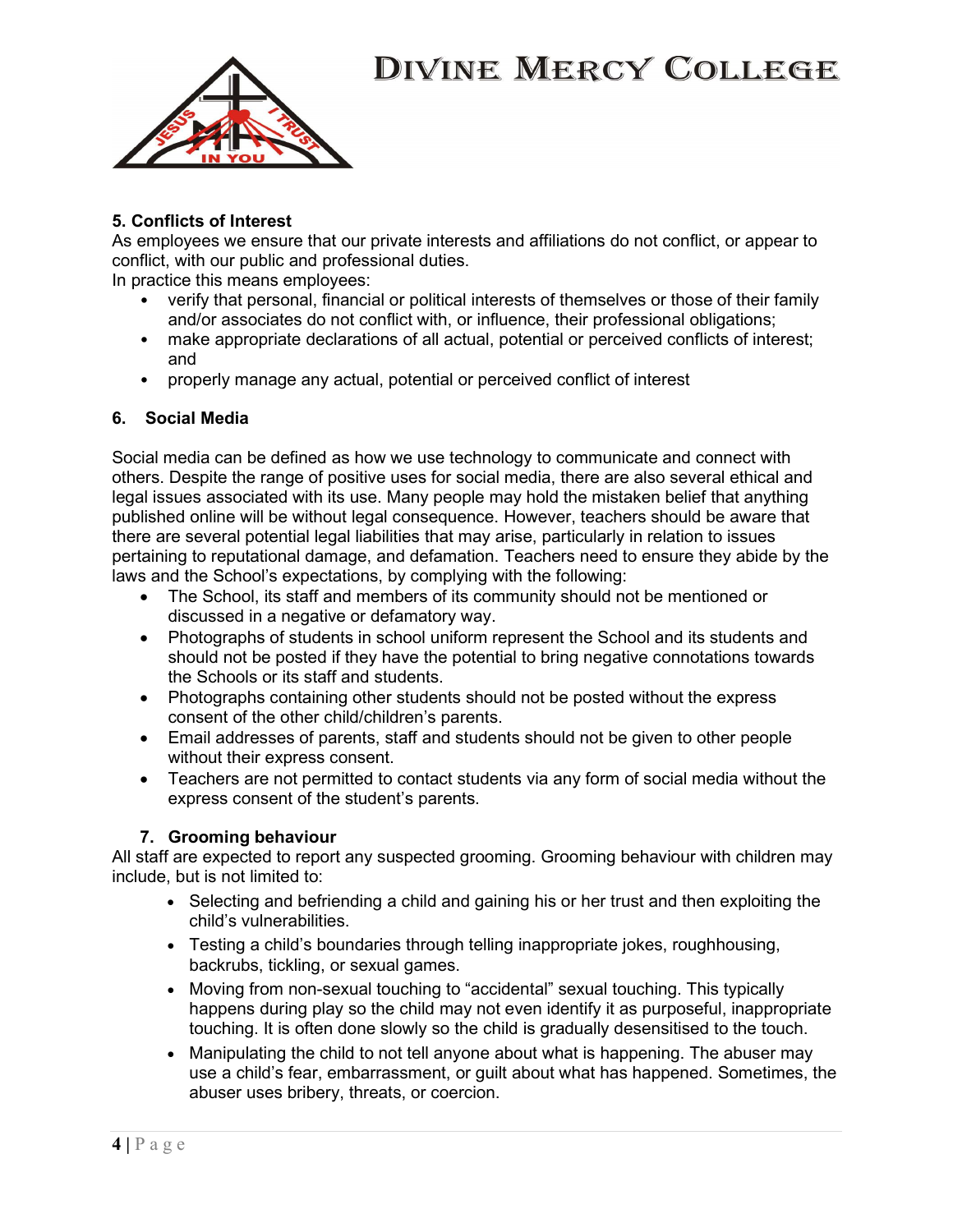

 Causing the child to feel responsible for the abuse. Children may not notice or may become confused as the contact becomes increasingly intimate and sexual.

Grooming behaviour with adolescents may include additional strategies, such as:

- Identifying with the adolescent. The abuser may appear to be the only one who understands him/her.
- Displaying common interests in sports, music, movies, video games, television shows, etc.
- Recognising and filling the adolescent's need for affection and attention.
- Giving gifts or special privileges to the adolescent.
- Allowing or encouraging the adolescent to break rules (e.g., smoking, drinking, using drugs, viewing pornography).
- Communicating with the adolescent outside of the person's role (e.g., teacher, or coach). This could include, for example, texting or emailing the teen without the parents' knowledge. In addition to grooming the child, the groomer will use deflection strategies to remain

unchallenged. Some of these strategies may include where the perpetrator:

- Promoting self and creates a reputation as caring, child-loving, competent, available, trustworthy, truthful
- Raising doubts about the motives, mental health, reliability of the child or anyone else who might approach support services with allegations
- Fostering dependency as someone the family can rely on
- Positively representing child to others so as to be perceived as someone who would never harm the child
- 8. Compliance with School Policies and Procedure all staff are to adhere to school ALL policies and procedures, in the following areas;
	- Student Learning, Assessment and Reporting
	- Curriculum
	- Student Care
	- School Registration Requirements and Legal Compliance
	- Risk Management
	- Enrolment and Attendance
	- Governance
	- Complaints
	- Financial Management
	- Strategic Planning

### Guidelines on How to Comply with the Code of Conduct

### Official Complaints by staff, parents, students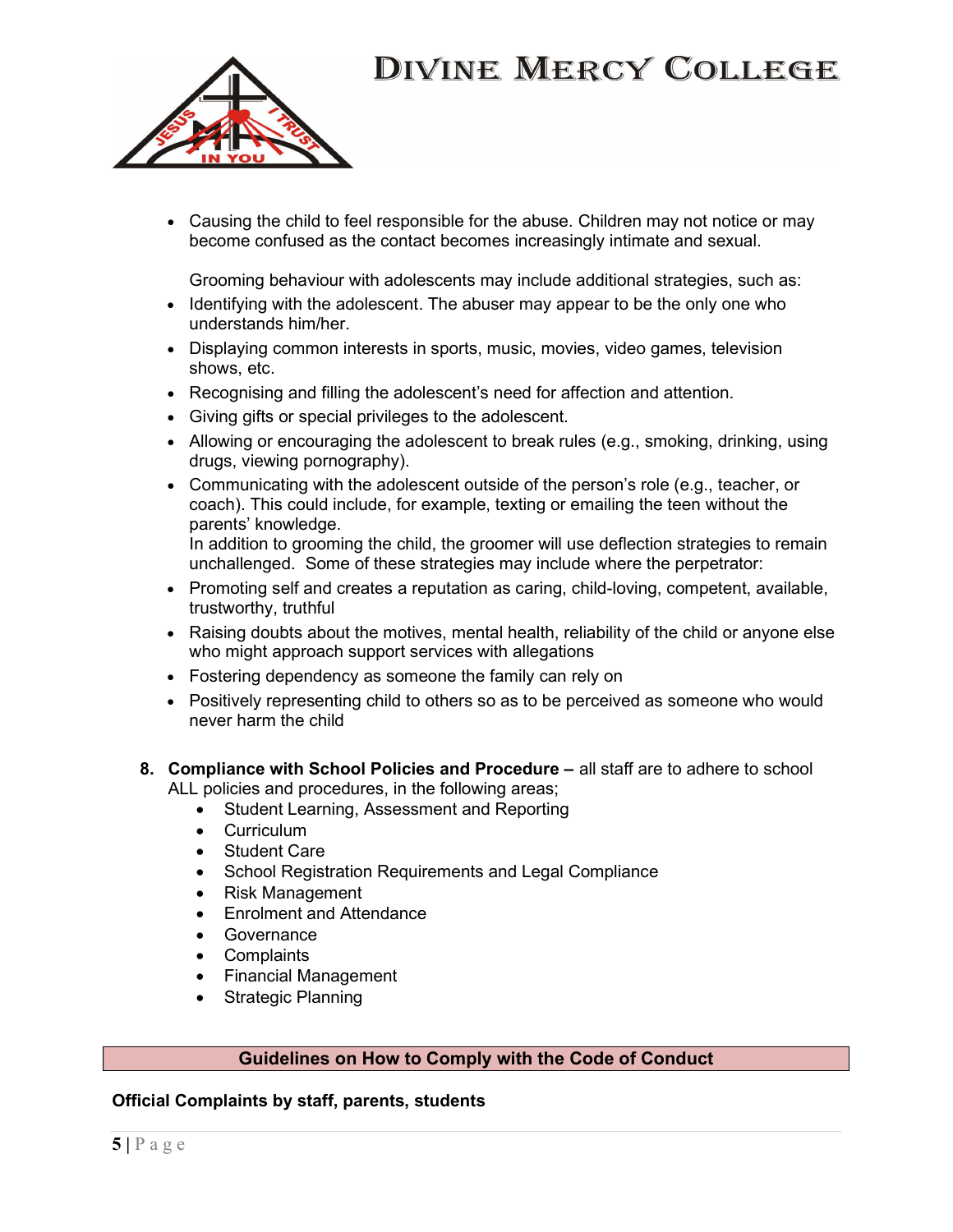

If another staff member, parent or student has a complaint about an employee not following the Code of Conduct, have concerns about grooming, child abuse or other behaviour which is not permitted by the Code of Conduct then the Complaints and Disputes Policy will be implemented and therefore referred to the Principal and/or School Board. Victimisation of staff, students, visitors, parents or guardians for making an allegation in accordance with the schools policy, is forbidden, including where the allegation is unfounded.

#### Enforcement of the Code of Conduct

It is the duty of the school community to ensure the Principals of the Code of Conduct are followed and enforced. It is the duty of all Staff to ensure that all employees of Divine Mercy College are abiding by the Principals of the Code of Conduct. If any staffs witness or suspect a breach of the Code then it is their duty to report this breach or suspected breach to the Principal or the Chairperson of the Governing Body. Primarily it is the Principal's responsibility to enforce the Code of Conduct, action on complaints and to following the consequences of breaches to the Code. The Principal must report all breaches of the Code of Conduct to the Governing Body

#### Please note this does not apply to those subject to Mandatory Reporting obligations. Staff who are mandatory reporters must understand and comply with their mandatory reporting obligations in addition to following the Code of Conduct.

#### Breach of the Code of Conduct

If the Principal deems an employee has breached the Code of Conduct then the following process will take place;

- 1. First Breach Principal will give a verbal warning to the employee, and in doing so will clearly state the breach so the employee can avoid the action again. Discussion is held so staff member can re-set personal professional boundaries in accordance with Code of **Conduct**
- 2. Second Breach Principal will give a written warning, clearly stating the breach and will also indicate when the verbal warning took place. This letter will state that if the breach happens again employment will be revoked immediately.
- 3. Third Breach Principal will issue a written letter stating a third breach has occurred, this letter must state when the previous verbal and written warnings were given and that employment has been revoked immediately.

Please note that in certain circumstances where a criminal offence has been committed or the nature of the breach is deemed serious, then there will be immediate dismissal and the action will be taken where the offence is reported to appropriate authorities - school Board, Teachers Registration Board and the Department (Director General) with a Critical Incident Report and if it is a criminal matter then the police also.

#### Governing Body

It is the responsibility of the Governing Body that actual breaches of the Staff Code of Conduct, where there are reasonable grounds to suspect grooming, are reported to the Director General by way of Critical Incident.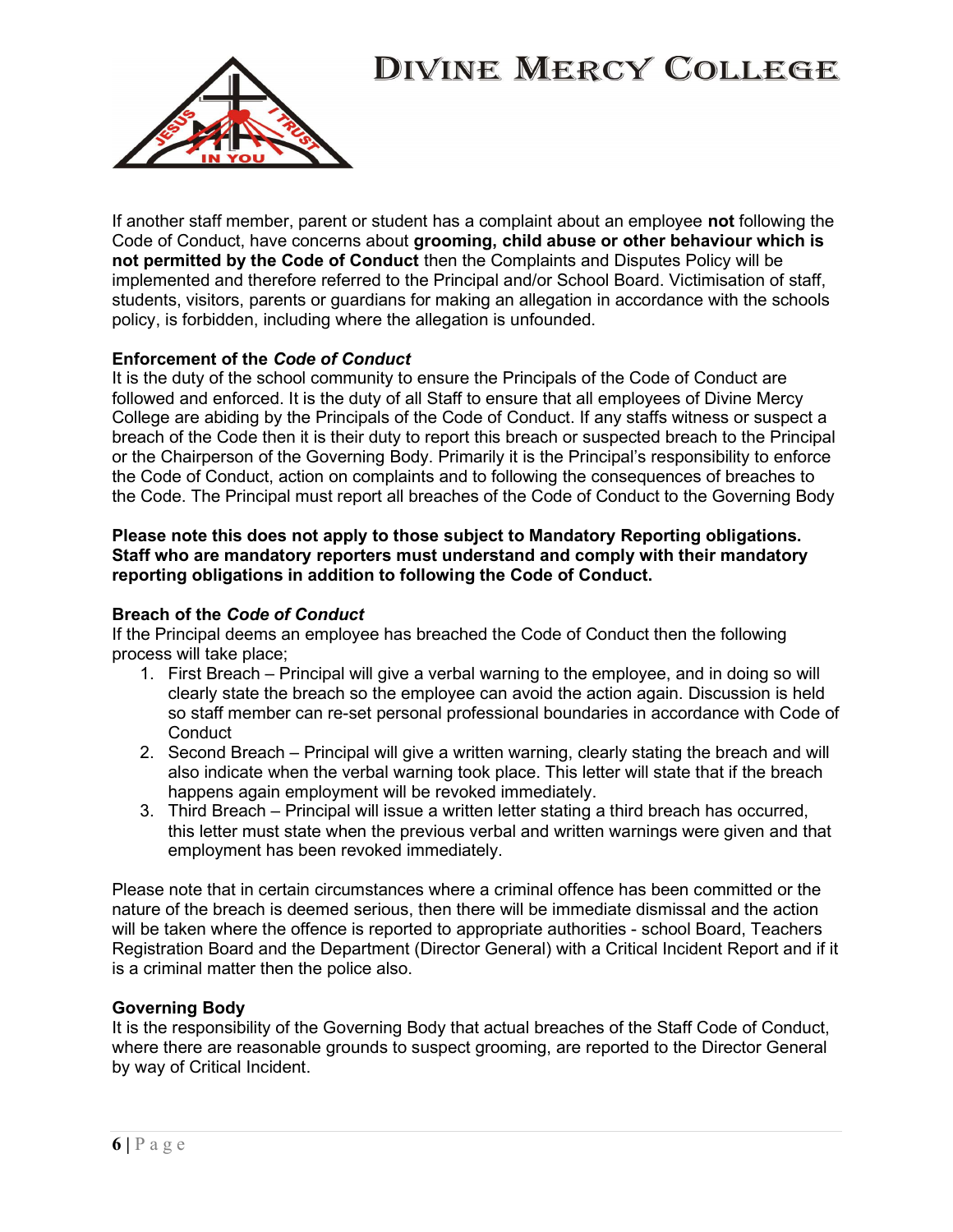

### Appendix 1 – APPROPRIATE PHYSICAL CONTACT and BEHAVIOURS

This addresses the following situations:

- appropriate physical contact by a staff member to assist a student
- appropriate physical contact by a staff member to encourage a student
- using non-physical intervention in a student management situation
- using physical restraint where a student's safety is threatened

### Appropriate Physical Contact by a Staff Member to Assist a Student

At times, Divine Mercy College staff members will be required to give practical assistance to a student who is hurt or who needs particular assistance or encouragement. Physical contact with students as a clear expression of nurturing is appropriate where consent is given by the student. The following examples of physical contact that are acceptable are:

- administration of first aid
- helping a child who has fallen
- assisting with the toileting of a disabled student\*
- demonstrating for example in sport, music, and dance. In this case, teachers may implement alternate strategies of demonstration e.g. asking students to demonstrate non-intrusive gesture to comfort a child for the loss of a family member

(\* An individual plan for students with these needs must be implemented for such situations)

### Appropriate Physical Contact by a Staff member to Encourage a Student

Non-intrusive touch e.g. congratulating a student by shaking hands for efforts well done

Good Practice Regarding Physical Contact to Encourage a Student

- Avoid touching a student anywhere other than the hand, arm, shoulder, or upper back.
- Avoid being with a student in a one-on–one, out of sight situation, and never touch a student in such a situation.
- Do not presume that a hug or touch is acceptable to a particular student.
- Keep an acceptable distance between staff and students at all times
- Do not touch a student in a way that may be uncomfortable for the student.
- Use verbal directions rather than touching e.g. ask a student to turn this way, rather than physically placing child in the required position.
- In some circumstances, a young child may require appropriate deflection of physical contact from the teacher without embarrassing the child about this contact (e.g. minimising of unnecessary physical contact with teacher by removing child's hand from teacher).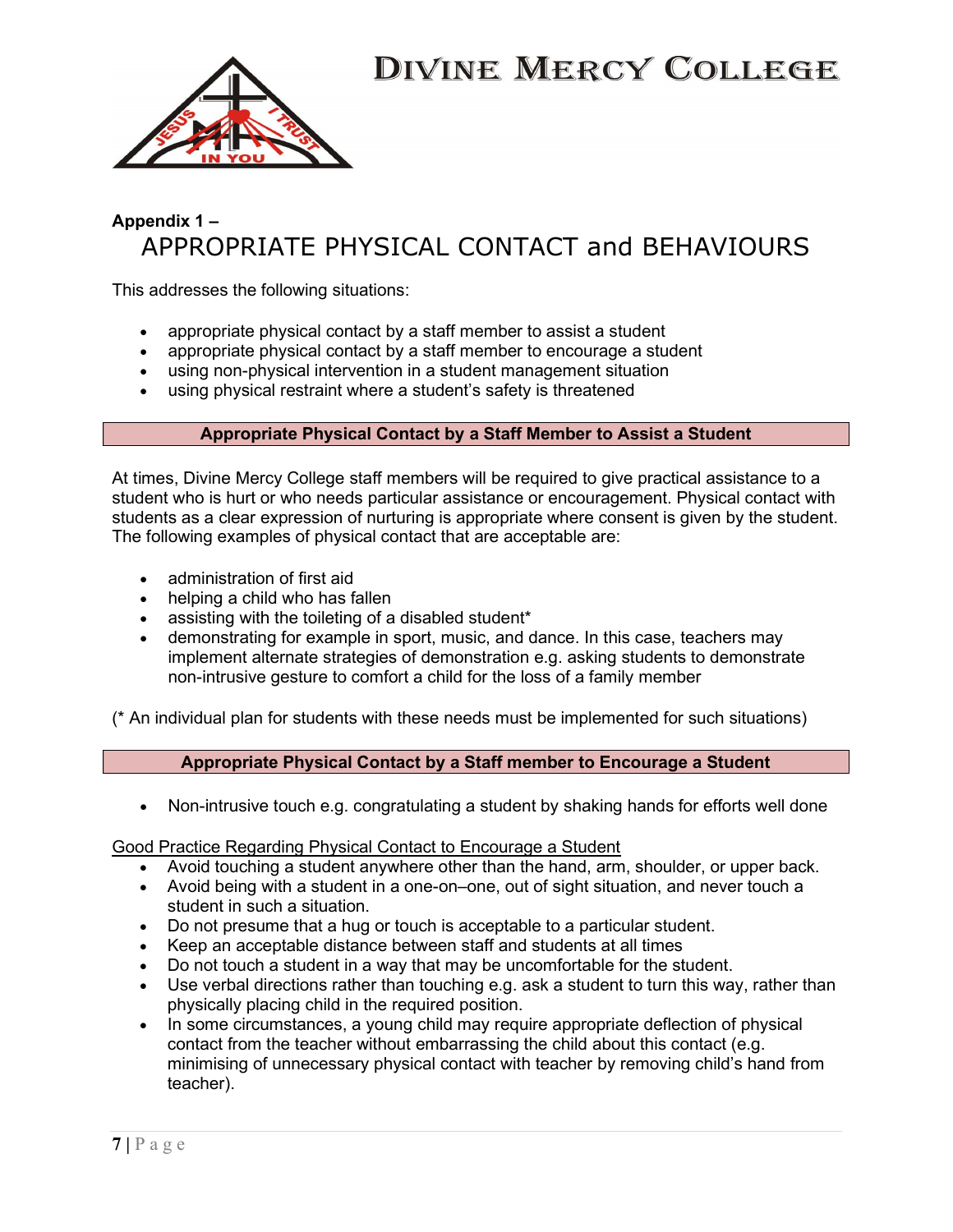

#### Using Non-Physical Intervention in a Student Management Situation

Non-physical intervention is the recognised means of managing student conduct. Where a problem with a student becomes apparent, non-physical interventions include:

- directing other students to move away from the situation
- talking with the individual student (telling the student to stop the behaviour, and telling the student what will happen if they do not stop)
- directing the student to a safe place
- sending for assistance from other staff, or in extreme cases, the police

Use of verbal directions is always preferred to physical intervention. It is not appropriate to make (unwanted) physical contact with a student (e.g. pushing, grabbing, poking, pulling etc) in order to ensure they comply with directions. Under no circumstances should staff use corporal punishment or engage in any form of conduct which might cause physical or emotional harm to students

### Using Physical Restraint Where a Student's Safety is Threatened

Staff may need to make legitimate use of physical restraint, if a student is:

- attacking another student or teacher using the correct and appropriate method for physical restraint
- posing an immediate danger to self or others

Where physical restraint is used, a teacher should continue to talk with the child throughout the incident, and make clear that physical restraint will stop when it ceases to be necessary, and ensure that a calm and professional approach is maintained.

Staff at Divine Mercy College is not to use physical intervention when non-physical interventions could be used, as a means of punishment, or as a response to property destruction, school disruption, refusal to comply, or verbal threats.

Maintaining good order is never a reasonable justification for using force or restraint. Appropriate physical force may be permitted to ensure that the employer's duty of care to protect students from foreseeable risks of injury is met. Common law defenses such as selfdefense and defense of others remain legitimate reasons for the use of physical contact. Everyone has the right to defend themselves against an attack provided they do not use a disproportionate degree of force to do so.

Good Practice When Using Physical Restraint

- The use of force against a student in such situations is to prevent injury.
- It may be a valid decision for a teacher not to use physical force in a situation involving several students, or a physically larger student, where the teacher believes that doing so would make injury to him/her more likely. In such cases, the teacher should remove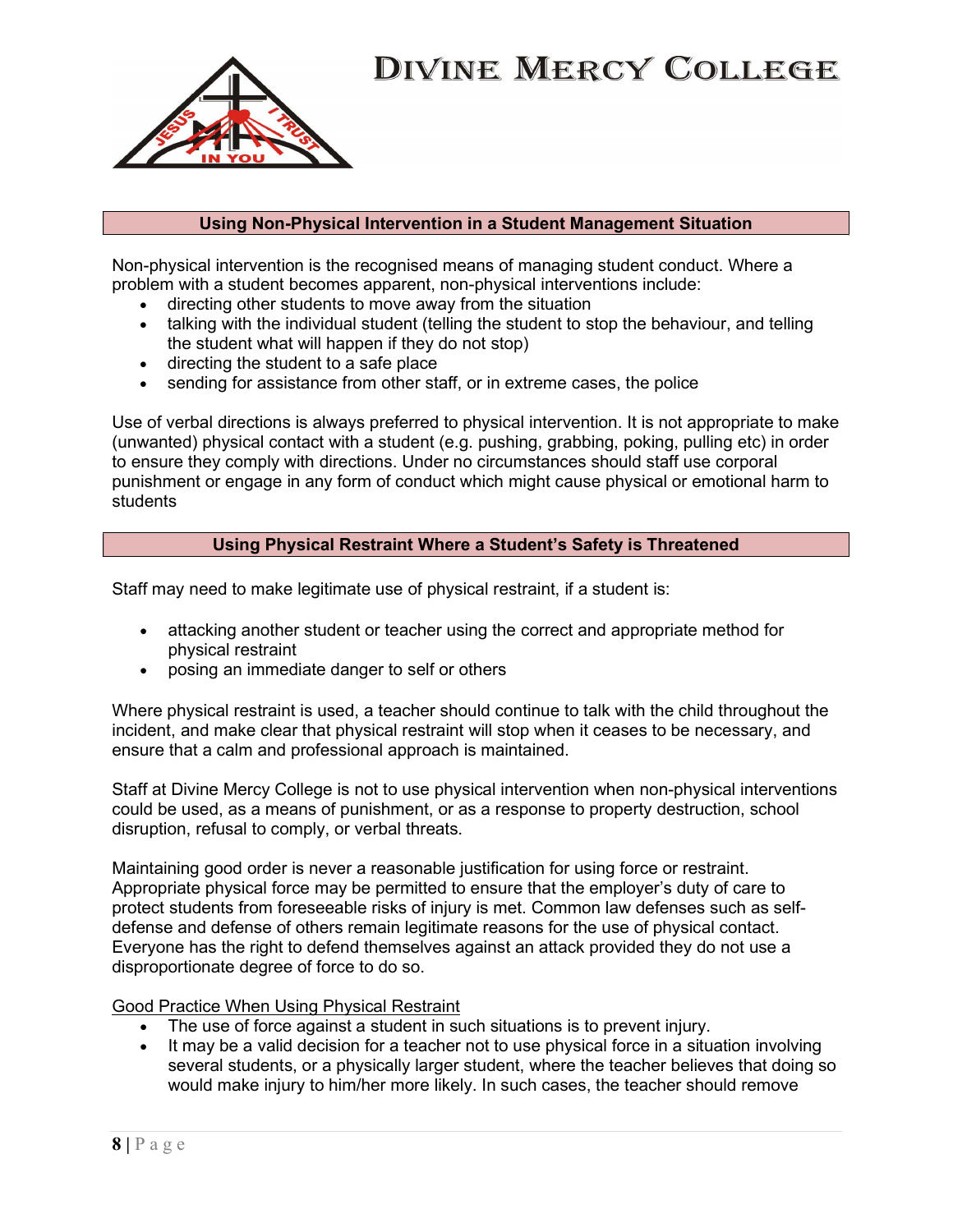

other students who may be at risk and seek help from another staff member (or in extreme cases the police).

- If a staff member is considering physical restraint they must first ask the question: What will happen if I do not restrain the child?
- The use of force must be reasonable in the particular circumstances, and must be in proportion to the circumstances of the incident, always be the minimum needed to achieve the desired result, and take into account the age, understanding and sex of the child.
- The force used must be the minimum needed and will not include any force applied to the head or neck of a child, or to any other part of the body as to cause harm that lasts more than a short period.
- Physical actions to restrain which exceed reasonable force or other actions which involve restrictions to breathing, punching, kicking or holding by the hair or ear would be deemed assault.
- Procedures for dealing with physical incidents are part of the normal supervision/student management routines, for example, obtaining assistance, routines for playground supervision.
- Prompt documentation of incidents is essential and records must be maintained by the principal. This must include name of child/children involved, location of incident, name of witnesses (staff and/or children), incident outline (including child's behaviour, what was said, steps taken, degree of force applied, and how applied), child's response and outcome, details of any injury or damage to property.
- Parents will be informed promptly of any incident involving their child and given an opportunity to discuss the matter.
- Parents will be informed by the school, at enrolment, of the Divine Mercy College policy on physical contact with students.
- The possibility of restraint and the nature of that restraint for students with special needs will be addressed in the overall case management education plans for particular students. Alternate strategies for preventing harm to others need to be considered in developing plans. Parents need to be part of this process that will also involve the student as far as possible.
- Appropriate confidential debriefing and support needs to be arranged for staff involved in incidents of restraint.
- If a school is aware of individual students with consistent problem behaviour, and restraint is part of case management, Divine Mercy College staff members will be trained in the appropriate procedures.
- Physical intervention can involve coming between children, blocking a child's path, leading a child by the hand or arm, shepherding a child away by placing a hand in the centre of the upper back, and in extreme circumstances, using more restrictive holds.
- Seclusion restraint physically confining a student alone in a room or limited space without access to school staff is not an acceptable practice. If a "time – out" strategy is used by staff in dealing with students, staff must remain accessible at all times.

### Inappropriate Actions Causing Harm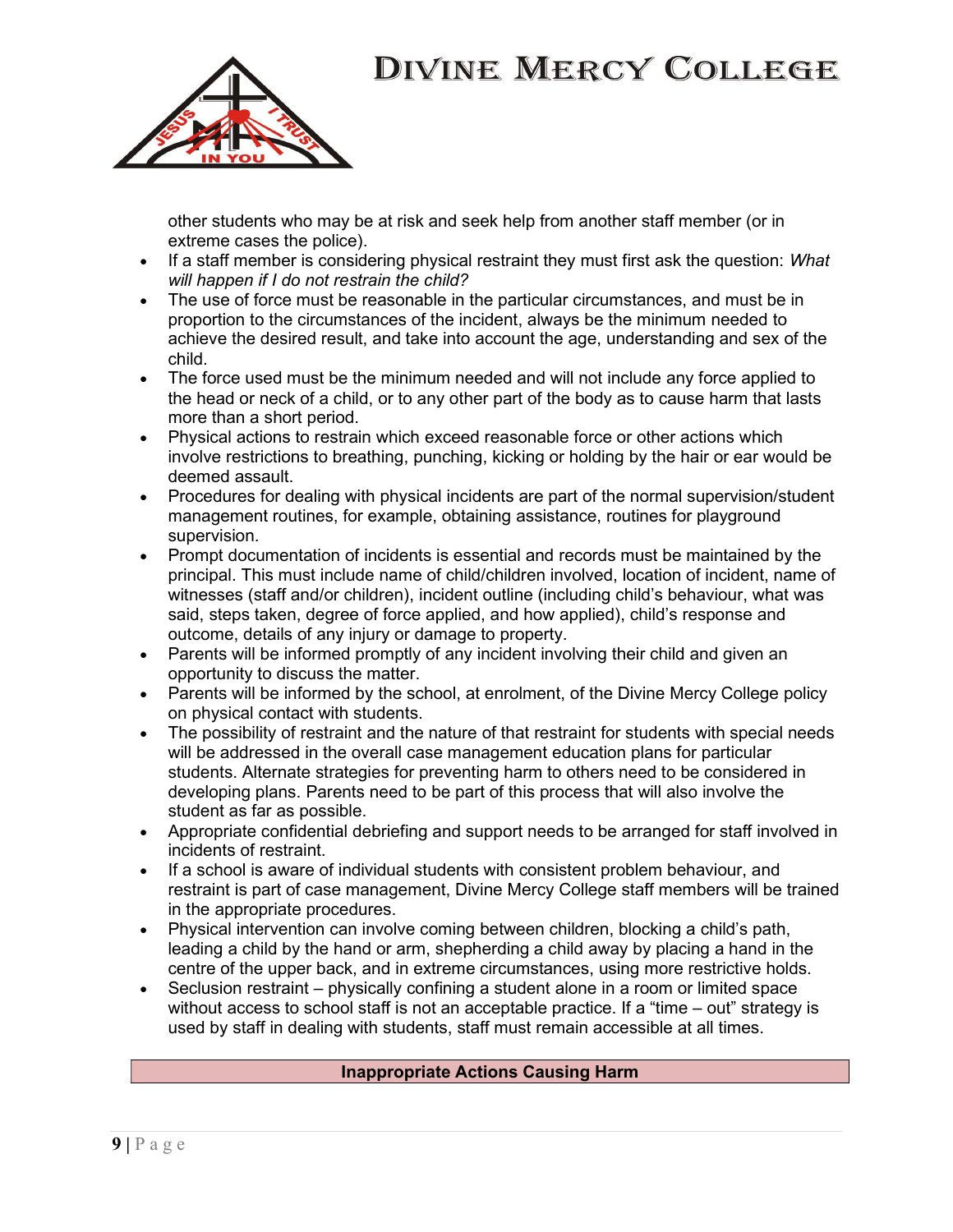

The result of action or inaction on the part of the person who has responsibility to care for a child those results in harm or injury to the child. The harm may include delayed physical harm, mental illness and/or intellectual development. The maltreatment may include one or all of:

- 1. Emotional / Psychological Abuse: an attitude or behaviour by a person towards a child that causes emotional harm. It can include rejection or refusal to accept a child, terrorism, bullying, isolation, grooming, continual belittlement and exposure to an act of family or domestic violence. Emotional abuse may be evidenced through disturbed behaviour or the impairment of the child's emotional, intellectual or social development.
- 2. Physical Abuse: Physical abuse occurs when a child is severely and/or persistently hurt or injured by an adult or caregiver. It includes injuries such as cuts, bruises, burns and fractures caused by a range of acts including beating, shaking, illicit administration of alcohol and other drugs, attempted suffocation or excessive discipline.
- 3. Sexual Abuse: Sexual abuse occurs when a child is exposed to, or involved in, sexual activity that is inappropriate to the child's age and developmental level, and includes sexual behaviour in circumstances where:
	- (a) the child is the subject of bribery, coercion, a threat, exploitation or violence;

(b) the child has less power than another person involved in the behaviour; or

- (c) there is a significant disparity in the developmental function or maturity of the child and another person involved in the behaviour
- 4. Neglect: Neglect is when children do not receive adequate food or shelter, medical treatment, supervision, care or nurturance to such an extent that their development is damaged or they are injured. Neglect may be acute, episodic or chronic.
- 5. Bullying students by staff: Bullying: is a repeated behaviour that may be physical, verbal, written and/or psychological; where there is intent to cause fear, distress or harm to another; that is conducted by a more powerful individual or group; against a less powerful individual or group of individuals who is /are unable to stop this from happening.
- 6. Grooming: prepare or train (someone) for a particular purpose or activity (especially in grooming the person to accept any of the above behaviour in particular sexual abuse). Child grooming is befriending and establishing an emotional connection with a child, and sometimes the family, to lower the child's inhibitions for child sexual abuse. To establish a good relationship with a child and the child's family, child groomers might do several things:

Grooming behaviour with children may include, but is not limited to:

- Selecting and befriending a child and gaining his or her trust and then exploiting the child's vulnerabilities.
- Testing a child's boundaries through telling inappropriate jokes, roughhousing, backrubs, tickling, or sexual games.
- Moving from non-sexual touching to "accidental" sexual touching. This typically happens during play so the child may not even identify it as purposeful, inappropriate touching. It is often done slowly so the child is gradually desensitised to the touch.
- Manipulating the child to not tell anyone about what is happening. The abuser may use a child's fear, embarrassment, or guilt about what has happened. Sometimes, the abuser uses bribery, threats, or coercion.